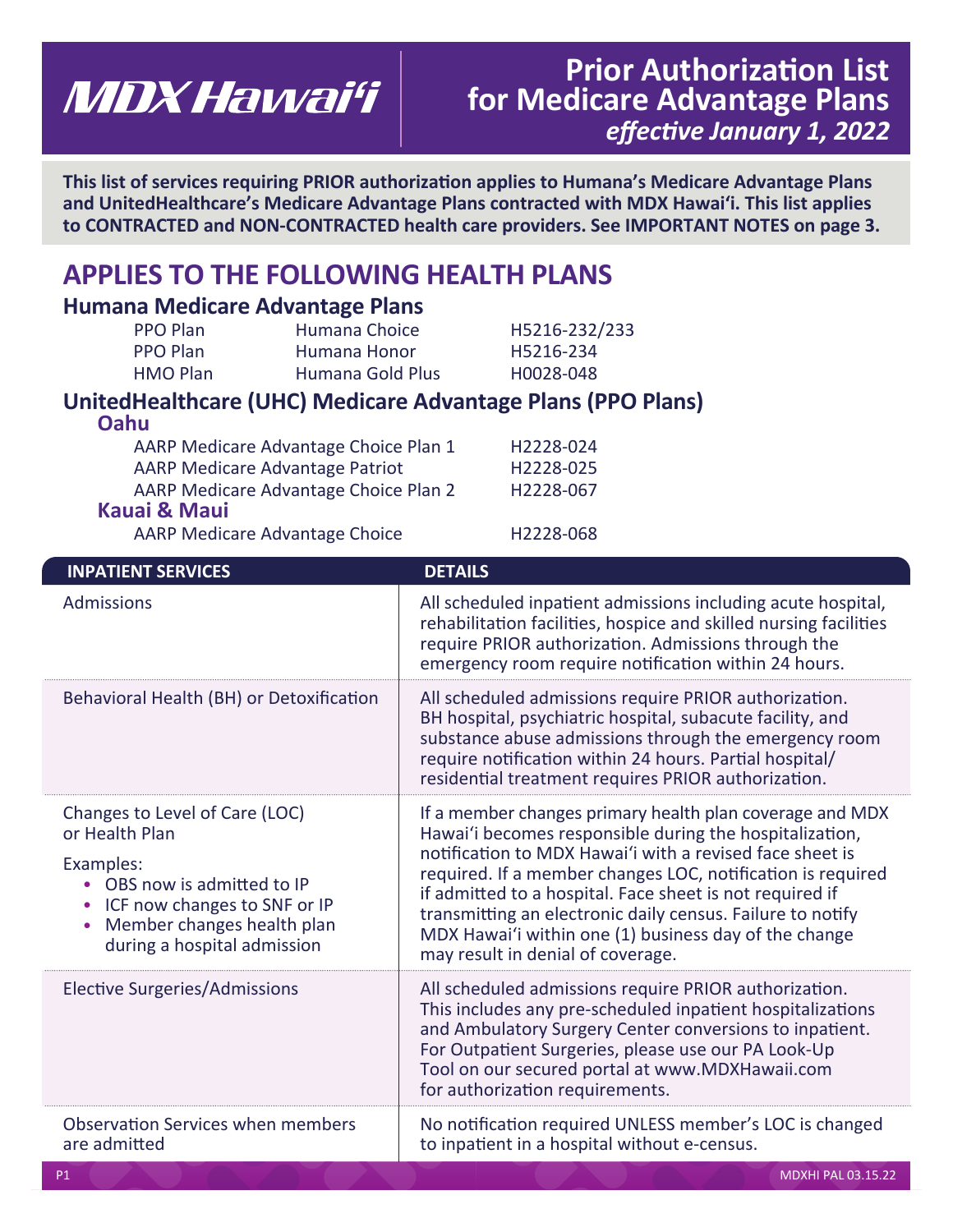**Prior Authorization List for Medicare Advantage Plans**

| (continued) |
|-------------|
|             |

| <b>OUTPATIENT SERVICES, PROCEDURES</b><br><b>OR EQUIPMENT</b>                                                                                         | <b>DETAILS</b>                                                                                                                                              |
|-------------------------------------------------------------------------------------------------------------------------------------------------------|-------------------------------------------------------------------------------------------------------------------------------------------------------------|
| All non-participating and/or out-of-area<br>services (excludes ER visit)                                                                              | No Authorization Required                                                                                                                                   |
| All Outpatient Procedures and Surgeries                                                                                                               | No Authorization Required                                                                                                                                   |
| Acupuncture                                                                                                                                           | Please contact the member's Health Plan.                                                                                                                    |
| Brachytherapy                                                                                                                                         | No Authorization Required                                                                                                                                   |
| <b>Outpatient Specialty Drugs</b>                                                                                                                     | Use PA Look-Up Tool, Medications tab on our secured<br>portal at www.MDXHawaii.com.                                                                         |
| <b>Chiropractic Services</b>                                                                                                                          | No Authorization Required                                                                                                                                   |
| <b>Clinical trials</b>                                                                                                                                | Please submit PRIOR authorization requests directly to the<br>health plan to ensure that selected services are covered<br>during the clinical trial period. |
| Diagnostic Tests includes PET scans, etc.                                                                                                             | No Authorization Required                                                                                                                                   |
| Durable Medical Equipment (DME)<br>includes CPAP, NPPV, specialty wheelchair,<br>orthotics, prosthetics, oxygen tank and<br>oxygen concentrator, etc. | No Authorization Required                                                                                                                                   |
| <b>Drugs and Medications</b>                                                                                                                          | Use PA Look-Up Tool, Medications tab on our secured<br>portal at www.MDXHawaii.com.                                                                         |
| Enteral/parenteral services and<br>supplies and commercial oral<br>nutritional supplements                                                            | No Authorization Required                                                                                                                                   |
| <b>Genetic Testing and Counseling</b>                                                                                                                 | No Authorization Required                                                                                                                                   |
| <b>Home Health Services</b><br>(includes Home Health Care)                                                                                            | No Authorization Required                                                                                                                                   |
| Hospice Care/ Supportive Care                                                                                                                         | Notification required                                                                                                                                       |
| <b>Hyperbaric Oxygen Therapy</b>                                                                                                                      | No Authorization Required                                                                                                                                   |
| <b>Infusion Services</b>                                                                                                                              | No Authorization Required                                                                                                                                   |
| <b>Medical Nutrition Therapy (MNT)</b>                                                                                                                | No Authorization Required                                                                                                                                   |
| <b>Outpatient Services, Surgeries and</b><br>Procedures                                                                                               | No Authorization Required                                                                                                                                   |
| <b>Pain Management Surgeries</b><br>and Procedures                                                                                                    | No Authorization Required                                                                                                                                   |
| <b>Parenteral Nutrition</b>                                                                                                                           | No Authorization Required                                                                                                                                   |
| <b>Podiatry Services</b>                                                                                                                              | No Authorization Required                                                                                                                                   |

Madaxaanadka Smartii Smartii Smartii Smartii Smartii Smartii Smartii Smartii Smartii Smartii Smartii Smartii S

MDX Hawai'i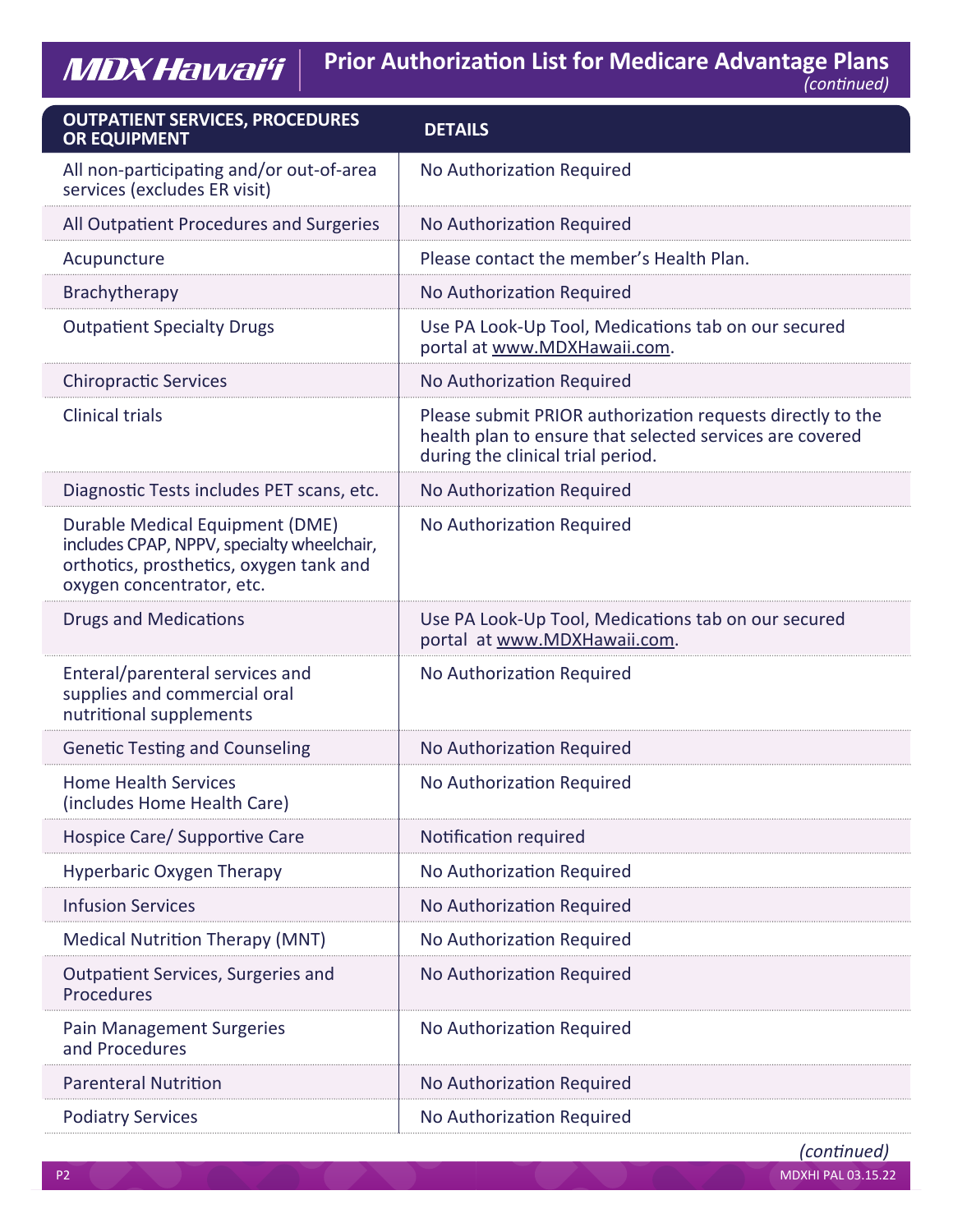MDXHawai'i

| <b>OUTPATIENT SERVICES, PROCEDURES</b><br><b>OR EQUIPMENT</b>                                                                                                                           | <b>DETAILS</b>                                                                                                                                                                                                                                                                                                                                 |
|-----------------------------------------------------------------------------------------------------------------------------------------------------------------------------------------|------------------------------------------------------------------------------------------------------------------------------------------------------------------------------------------------------------------------------------------------------------------------------------------------------------------------------------------------|
| Proton Beam Therapy & Radiation<br>Therapy                                                                                                                                              | No Authorization Required                                                                                                                                                                                                                                                                                                                      |
| Radiology: Outpatient Imaging                                                                                                                                                           | No Authorization Required                                                                                                                                                                                                                                                                                                                      |
| Reconstructive Surgery, including but<br>not limited to:<br>Blepharoplasty<br><b>Breast Reconstruction</b><br>Vein Stripping/Varicose Vein<br>Sclerotherapy<br><b>Bariatric Surgery</b> | No Authorization Required                                                                                                                                                                                                                                                                                                                      |
| Rehab Services (PT/OT)                                                                                                                                                                  | No Authorization Required                                                                                                                                                                                                                                                                                                                      |
| <b>Skin Grafts</b>                                                                                                                                                                      | No Authorization Required                                                                                                                                                                                                                                                                                                                      |
| <b>Transplant services</b>                                                                                                                                                              | Providers should review the Member's benefit summary<br>guide on what is covered and whom to contact when<br>submitting a transplant evaluation request. Transplant<br>requests are screened for eligibility, benefits, Centers of<br>Excellence criteria, in addition to medical necessity based<br>on nationally approved clinical criteria. |

## **IMPORTANT NOTES**

Please refer to your current contract to determine your needed compliance with the terms defined in this document. This list represents services and medications (i.e., medications that are delivered in the physician's office, clinic, outpatient or home setting through home health or infusion companies) Services must be provided according to the Medicare Coverage Guidelines, established by the Centers for Medicare & Medicaid Services (CMS), and are subject to review. According to the guidelines, all medical care, services, supplies and equipment must be medically necessary. You may review the Medicare Coverage Guidelines online at: https://www.medicare.gov/coverage

- Investigational and experimental procedures are not usually covered benefits. Please consult the member's Evidence of Coverage or contact the Health Plan for confirmation of coverage.
- Failure to obtain preauthorization for a service could result in payment reductions for the provider and benefit reductions for the member, based upon the provider's contract and the member's Evidence of Coverage.
- This is not a comprehensive list. For a current list, use the PA Look-Up Tool on our secured portal at www.MDXHawaii.com or call us at 532-6989 on O'ahu, or 1-800-851-7110 toll-free from the Neighbor Islands. If the drug is not found on the PA Look-Up Tool, please submit a Prior Authorization Request.
- There may be exceptions to this list. Not all procedures and medications are covered by all health plans. Since a single document cannot reflect all possible exceptions, individual practitioners making specific requests for services are encouraged to verify benefits and authorization requirements prior to providing services.